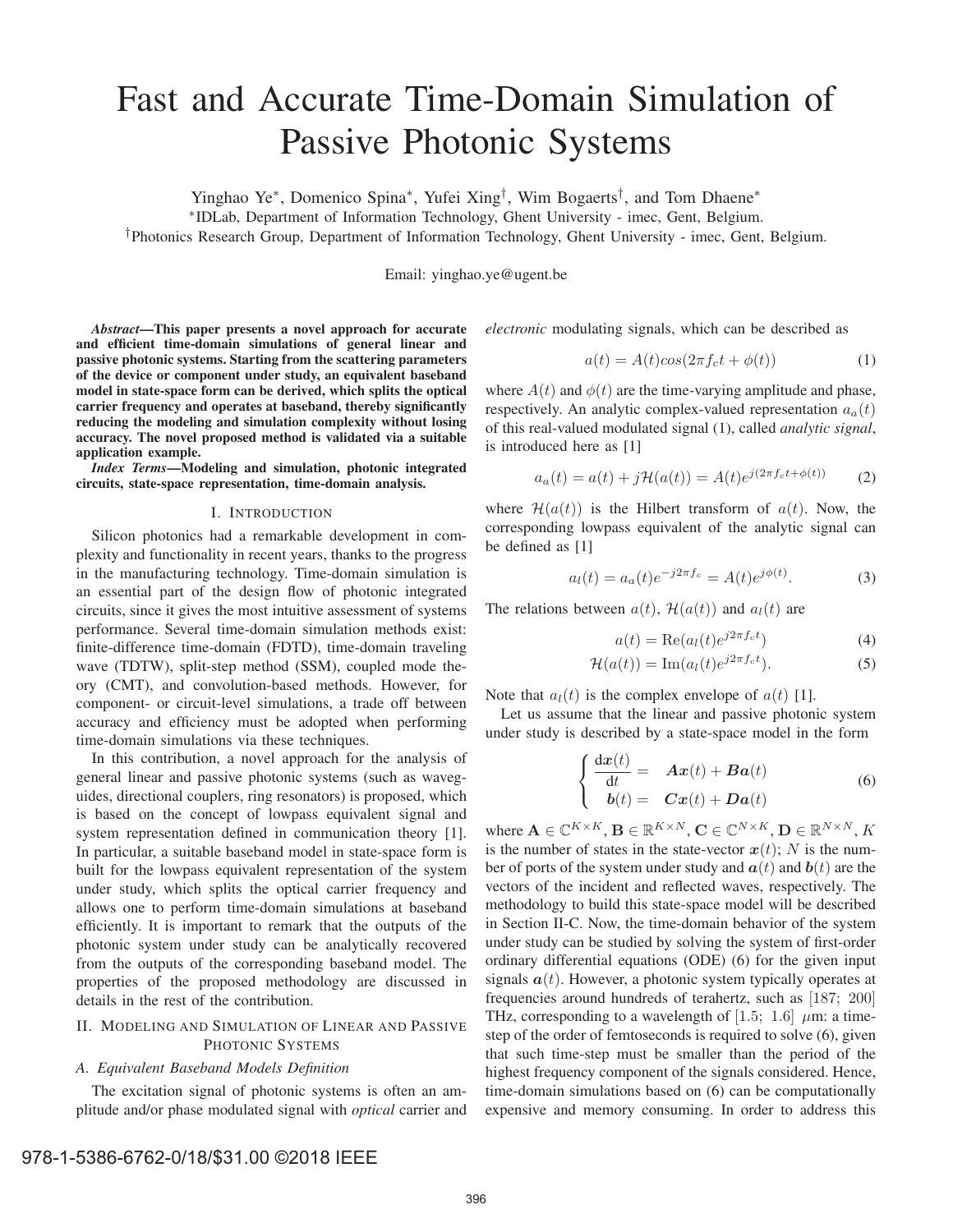

Fig. 1. Relation between the frequency response of the physical state-space model (6) (top) and of the new derived baseband state-space model (8) (bottom).

issue, an equivalent baseband model in state-space form is derived in the following.

By applying the Hilbert transform to (6) and by expressing  $a(t)$ ,  $b(t)$  and  $x(t)$  in the forms (4) and (5), leads to

$$
\begin{cases}\n\frac{\mathrm{d}\left(\boldsymbol{x}_{l}(t)e^{j2\pi f_c t}\right)}{\mathrm{d}t} = \boldsymbol{A}\boldsymbol{x}_{l}(t)e^{j2\pi f_c t} + \boldsymbol{B}\boldsymbol{a}_{l}(t)e^{j2\pi f_c t} \\
\boldsymbol{b}_{l}(t)e^{j2\pi f_c t} = \boldsymbol{C}\boldsymbol{x}_{l}(t)e^{j2\pi f_c t} + \boldsymbol{D}\boldsymbol{a}_{l}(t)e^{j2\pi f_c t}.\n\end{cases} (7)
$$

After simple mathematical manipulations, (7) can be written as

$$
\begin{cases}\n\frac{d\boldsymbol{x}_l(t)}{dt} = (A - j2\pi f_c \boldsymbol{I})\boldsymbol{x}_l(t) + \boldsymbol{B}\boldsymbol{a}_l(t) \\
\boldsymbol{b}_l(t) = C\boldsymbol{x}_l(t) + \boldsymbol{D}\boldsymbol{a}_l(t)\n\end{cases}
$$
\n(8)

where  $\bm{I}$  is the identity matrix. We define (8) as the *equivalent baseband (state-space) model* of the photonic system represented by (6). In frequency domain, it can be proven that the frequency response  $S_l(f)$  of the model (8) is equivalent to the frequency response  $S(f)$  of the model (6) shifted by  $f_c$  [2], as illustrated in Fig. 1.

Now, the time-domain simulation of the photonic system considered can be performed in baseband by solving (8) with respect to the lowpass input signal (3): given that the frequency spectrum of the lowpass signals is of the order of the gigahertz, since it depends only on the electronic modulating signal as described by (1) and (3), a relatively large time-step can be used. Finally, the output of the photonic system can be analytically recovered from the lowpass equivalent output, see (4). The relations among photonic signals and systems and their equivalent counterparts are shown in Fig. 2.

#### *B. Passivity of Equivalent Baseband Models*

It is of paramount importance for time-domain simulations that relevant physical properties of the system under study, namely stability and passivity, are guaranteed [3]. In the



Fig. 2. Time-domain simulation of equivalent baseband models.

following, it will be investigated if the proposed equivalent baseband models still preserve such properties.

According to  $[4]$ ,  $[5]$ , an *n*-port electronic system is passive if, for any  $\tau > -\infty$  and  $v(t) \in L_{2n}$  ( $L_{2n}$  denotes the space of all vectors whose  $n$  components are functions of a real variable t and square integrable over  $-\infty < t < \infty$ ), it holds

$$
\operatorname{Re} \int_{-\infty}^{\tau} \boldsymbol{v}^H(t) \boldsymbol{i}(t) dt \ge 0 \tag{9}
$$

where  $v(t)$ ,  $i(t)$  are the voltage and current at the system ports. It is important to note that this definition is given not only for real signals but also for complex ones. By expressing (9) in terms of the forward  $a(t)$  and backward  $b(t)$  waves, the passivity definition becomes [4], [6]

$$
\int_{-\infty}^{\tau} \mathbf{a}^{H}(t)\mathbf{a}(t) - \mathbf{b}^{H}(t)\mathbf{b}(t)dt \ge 0
$$
 (10)

which is more convenient to describe photonic systems. Note that the superscript  $H$  stands for the transpose conjugate operator.

Following the same proof process in [4], particularly *Theorem 2* and *Theorem 3*, the following passivity constraints on the scattering parameters  $S_l(s)$  of the equivalent baseband models can be derived from (10) [2]:

1)  $S_l(s)$  is analytic in  $Re(s) > 0$ ;

2)  $\mathbf{I} - \mathbf{S}_l^H(s) \mathbf{S}_l(s)$  is a nonnegative-definite matrix for all s such that  $Re(s) > 0$ .

The first condition is related to causality and stability; while the second one basically ensures that  $S_l(s)$  is bounded. Alternatively, the same conclusions can be reached via the approach in *Chapter II* of [6], which gives a simpler formal proofs by using the theory of distributions. The interested reader may consult [4] and [6] for a detailed and comprehensive proof. Note that the passivity constraints on the scattering parameters of physical systems are identical, but one additional condition must be satisfied:  $S(s^*) = S^*(s)$ . This constraint ensures that the system impulse response is real [7], so that a real input results in a real output, and makes the system physically realizable [4], [6]: this is not necessary for the equivalent baseband models presented in this contribution, since they are defined as a mathematical representation of the system under study with complex-valued input and output signals.

Hence, the passivity of baseband models in the form (8) can be assessed by the same methods applicable to state-space models in the form (6). For example, the Hamiltonian matrix  $M_l$  for the equivalent baseband models can be derived by following the same process in [8], leading to

$$
M_{l} = \begin{bmatrix} A_{l} - BL^{-1}D^{H}C & -BL^{-1}B^{H} \\ C^{H}Q^{-1}C & -A_{l}^{H} + C^{H}DL^{-1}B^{H} \end{bmatrix} (11)
$$

where

 $A_l = A - j2\pi f_c I$  $\boldsymbol{L} = \boldsymbol{D}^H \boldsymbol{D} - \boldsymbol{I}$  $\label{eq:Q} \textbf{Q} = \textbf{D}\textbf{D}^H - \textbf{I}.$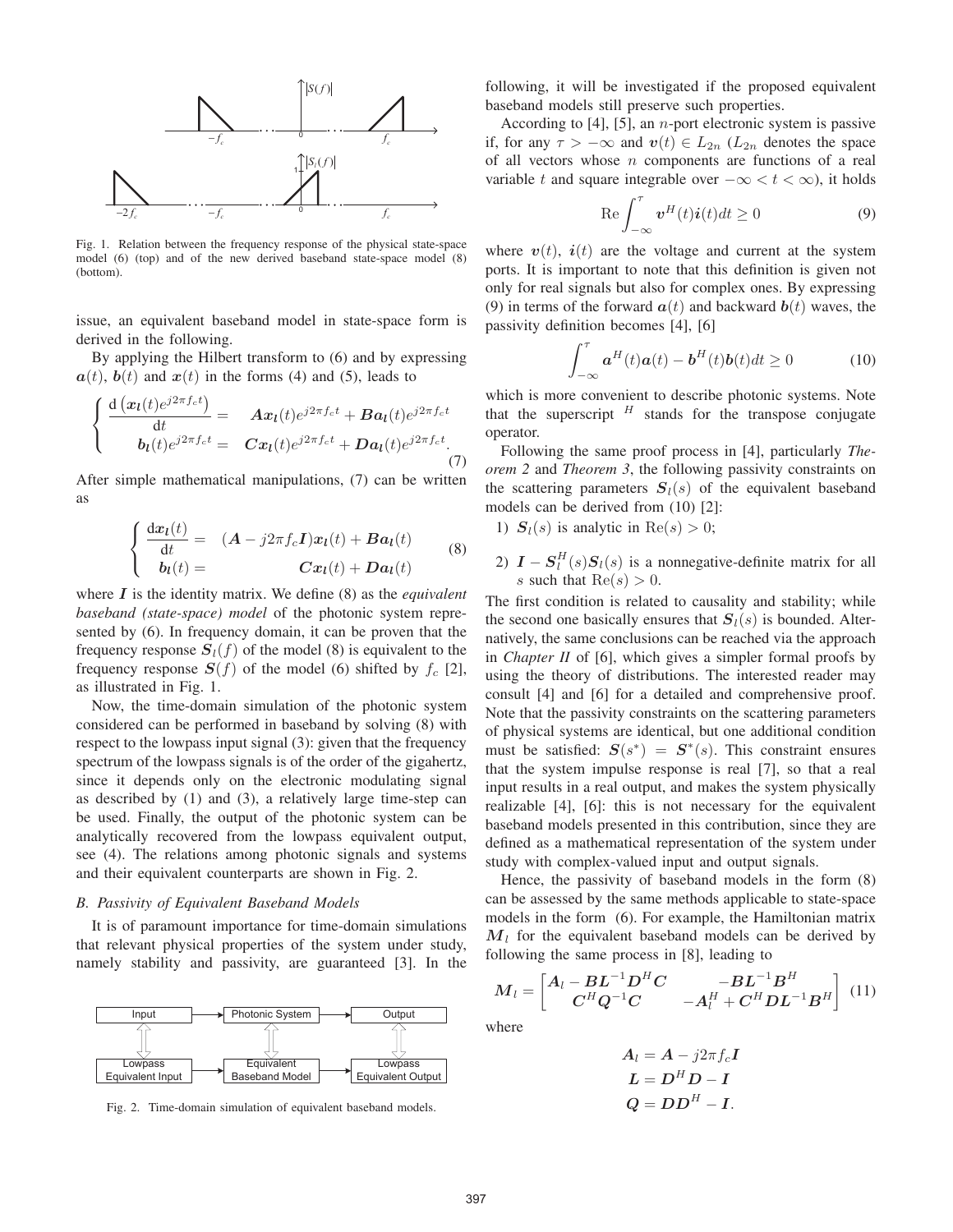

Fig. 3. Flow chart of the proposed modeling strategy.

## *C. Proposed Modeling Framework*

Starting with the scattering parameters of the system under study evaluated for a set of frequency samples around the carrier frequency, the Vector Fitting (VF) algorithm [9]–[12] can be adopted to compute a stable and passive pole-residue model in the form

$$
S(s) = \sum_{q=1}^{Q} \frac{R_q}{s - p_q} + D \tag{12}
$$

where the poles  $p_q$  and residue matrices  $\mathbf{R}_q \in \mathbb{C}^{N \times N}$ are either real or complex conjugate pairs, the matrix term  $D \in \mathbb{R}^{N \times N}$  is the same as in (6), Q is the total number of the poles  $p_q$  and residue matrices  $\mathbf{R}_q$ . A pole-flipping scheme is used to enforce stability [9], while passivity assessment and enforcement can be accomplished using the robust standard techniques [8], [11], [12]. Then, such pole-residue model can be readily converted into a stable and passive state-space representation (6) [8]: the matrix  $\vec{A}$  can be expressed as a diagonal matrix containing all the poles  $p_q$ , while  $C$  is formed by all the residues  $R_q$ , and  $B$  contains only elements equal to zero or one. Hence, the desired equivalent baseband model (8) can be obtained by shifting all the diagonal elements in A by  $i2\pi f_c$  and its passivity can be checked by means of the Hamiltonian matrix (11). The flow chart of the proposed modeling strategy is shown in Fig. 3.

In [1], [13] a similar poles-shifting approach for microwave systems is directly carried out only on the pole-residue model in the Laplace domain. Then, the time-domain simulation in both [1] and [13] is performed via convolution. In this paper, equivalent baseband models are defined as a linear, timeinvariant, continuous systems whose time-domain simulation is conducted by directly solving the ODE in (8). Furthermore, the passivity conditions on both the equivalent baseband models and corresponding scattering parameters are derived.

### III. NUMERICAL EXAMPLE

The cascaded-rings bandpass filter in [14] is studied in this section and its structure is shown in Fig. 4. Five rings with radius of 477  $\mu$ m are cascaded to form a periodic bandpass



Fig. 4. Cascaded-ring-resonators bandpass filter.



Fig. 5. The amplitude modulated optical signal (blue line) and the corresponding lowpass equivalent signal (red line).

filter having a bandwidth of 20 GHz and a free spectral range of 100 GHz, which is designed for wavelength division multiplexing systems.

Assuming an electronic pulse signal (width of 0.4 ns) with a sinusoidal noise of frequency 30 GHz as modulating signal, the filter is used to eliminate the noise. First, this pulse signal is modulated over an optical carrier with frequency 190.57 THz. According to equation (3), the corresponding lowpass equivalent signal is the pulse itself, since only amplitude modulation is considered. These two signals are illustrated in Fig. 5. Then, starting from the scattering parameters of the filter simulated in the frequency range of  $\pm 50$  GHz around the carrier frequency in the optical circuit simulator *Caphe*1, a suitable stable and passive state-space model (6) is built via the VF algorithm by using 14 poles, with maximum absolute error of less than -60 dB. The corresponding equivalent baseband state-space model can be directly derived according to (8). Figure 6 shows the frequency-domain accuracy of the computed baseband model.

Assuming that port P1 is excited with the input signal, the time-domain simulations of these two models with their input signals are conducted in Matlab<sup>2</sup> with time-step  $0.22$  fs and 3.3 ps, respectively. The output signals of these two models are shown in Fig. 7. As expected, the 30 GHz sinusoidal noise is removed from the input signal, and the absolute value of the complex output from the equivalent baseband model (8) is

<sup>1</sup>Part of the IPKISS design suite: http://www.lucedaphotonics.com

<sup>&</sup>lt;sup>2</sup>The Mathworks Inc., Natick, MA, USA